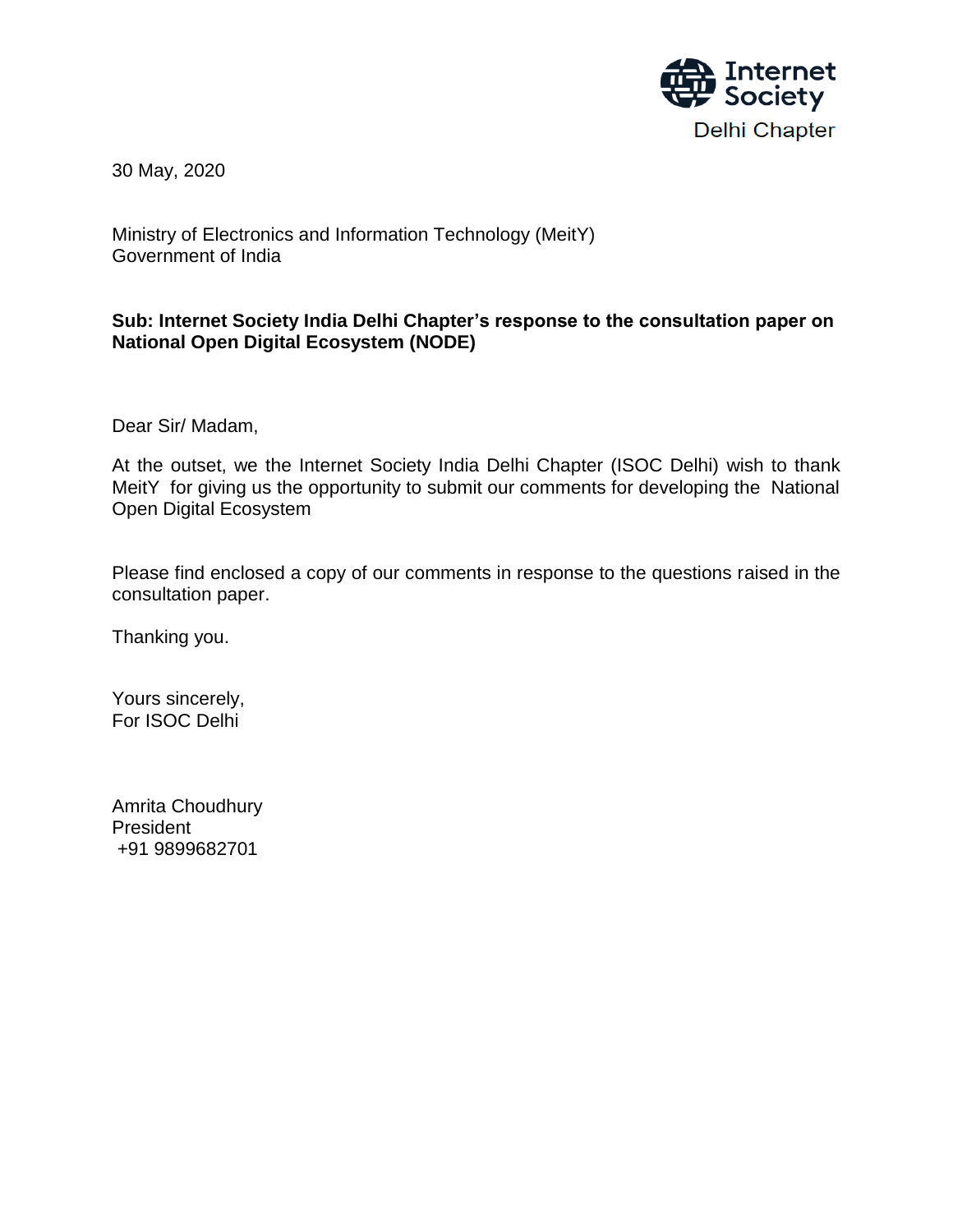

# **ISOC Delhi's response to the consultation paper on National Open Digital Ecosystem (NODE)**

We thank the Ministry of Electronics and Information Technology (MeitY) for initiating this consultation process towards developing the Strategy for National Open Digital Ecosystems (NODE).

We would request MeitY to continue adhering to the multistakeholder process of decision making at every level, while finalising the strategy paper on NODE, since it is a more inclusive approach in policy development and decision making. This approach also reduces the risks of creating a set of priorities that reflect only the interests of any one entity or stakeholder group.

As this strategy paper is still work in progress, we would recommend that the white paper:

- Clearly define the scope and objectives of the NODE.
- Elaborate how the NODE would harmonise and integrate with existing frameworks.
- How the rights of users and their data (both personal and non personal) would be protected, in the scenario where India still does not have a Personal Data Protection law.
- Provide more details on the implementation strategy of the NODE such as: level of standardisation across nodes, ensuring security of the NODEs, the scope of the public private partnership, ownership rights, standards and levels of access and data sharing, etc.

#### **ISOC Delhi's Response to the questions:**

**Question 1**: Please comment on the guiding principles defined in Section 4 and indicate whether there are any principles you would add/ amend/ drop. Please provide reasons for the same.

#### **ISOC Delhi Response:**

**1. Principles for the Design of Delivery Platform**

**Principle 4: Ensure security and Privacy:** While this principle has emphasized on security and technologies like encryption and importance of users having control over their data is used by platforms, we would suggest if possible to clearly define user rights, control and ownership over their data. The user should also have control over what data is being shared between the NODES and any data sharing should require user"s consent. Additionally the use of the data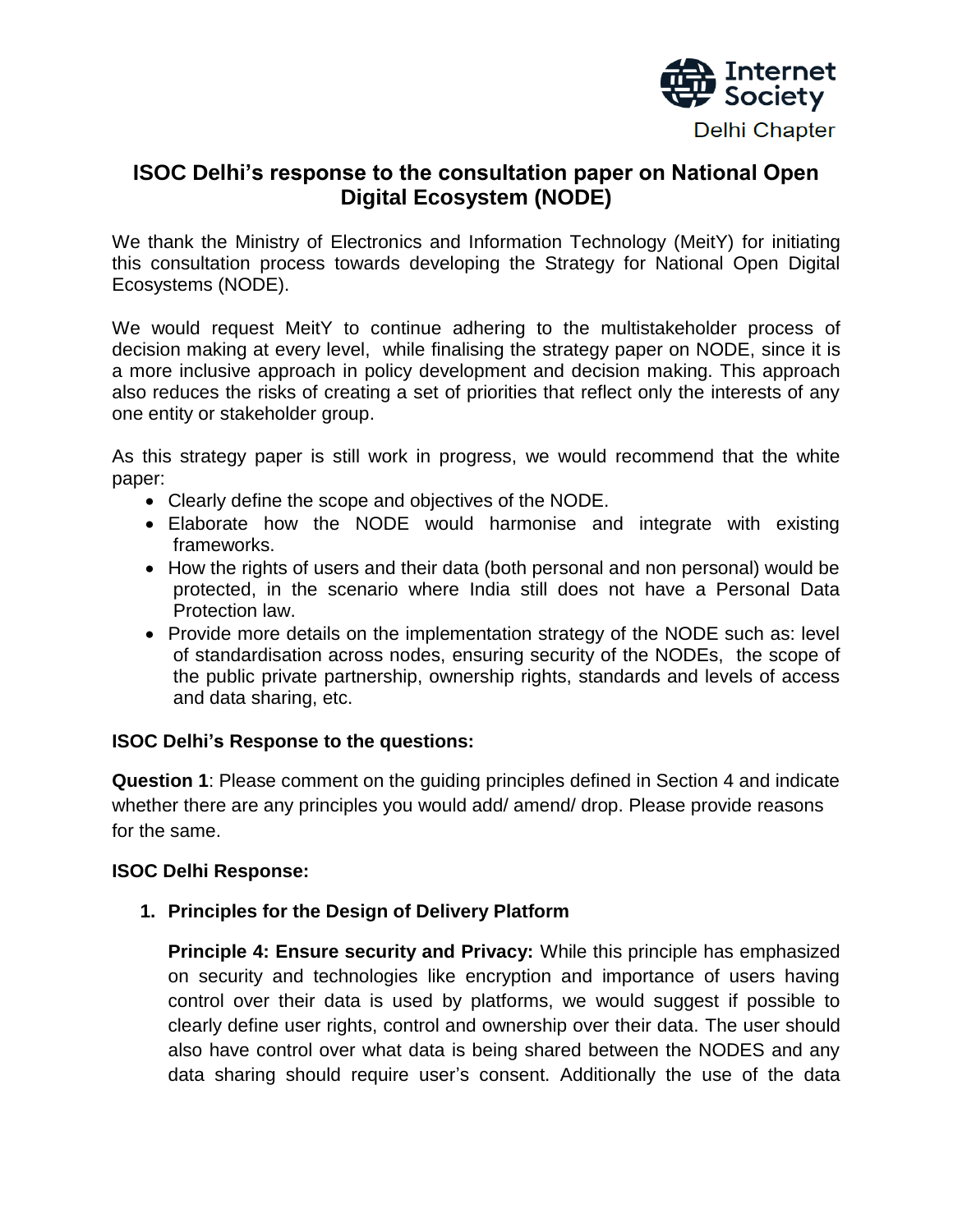

should be guided by the principles of necessity and proportionality within legal frameworks.

## **2. Principles for Transparent Governance**

**Principle 8: Create transparent governance**: We would suggest incorporating a regular review mechanism of the processes to ensure transparency, with a commitment to make changes in the framework of governance based on learnings from the monitoring and review.

**Principle 9: Ensure the right capability:** The principle should follow the principle of multistakeholderism by recognising and encouraging people from diverse stakeholder communities, backgrounds, skills and ethics to participate. For building the right capabilities, the commitment to regular capacity and skill building of the officials and departments involved is important.

## **3. Principles for a vibrant community**

**Principle 11: Ensure inclusivity:** We would suggest the principle should ensure that the formats, technology and applications should be inclusive for the disabled and also for the less literate people.

**Principle 15: Enable grievance Redressal:** We would suggest that the grievance redressal process apart from having an accessible and transparent mechanism should be accountable with a defined escalation process, unbiased and time bound.

**Question 3:** What are the biggest challenges that may be faced in migrating from a "GovTech" 1.0 or 2.0 approach to a NODE approach (e.g. interdepartmental systems integration, legacy systems modernization, poor usability, and poor data quality)? How might these be overcome?

#### **ISOC Delhi Response**:

Few of the challenges that may be faced in migrating to a NODE approach are to ensure the safety and security of the systems; security of data and access; scalability of the NODE; seamless migration of data and overcoming challnges in migration from closed standards to open standards; adopting a rights based approach that ensure individual rights and privacy of people are protected.

**Question 4:** In your opinion, should all delivery platforms be 'open source' or are 'open APIs" and "open standards", sufficient? Please elaborate with examples.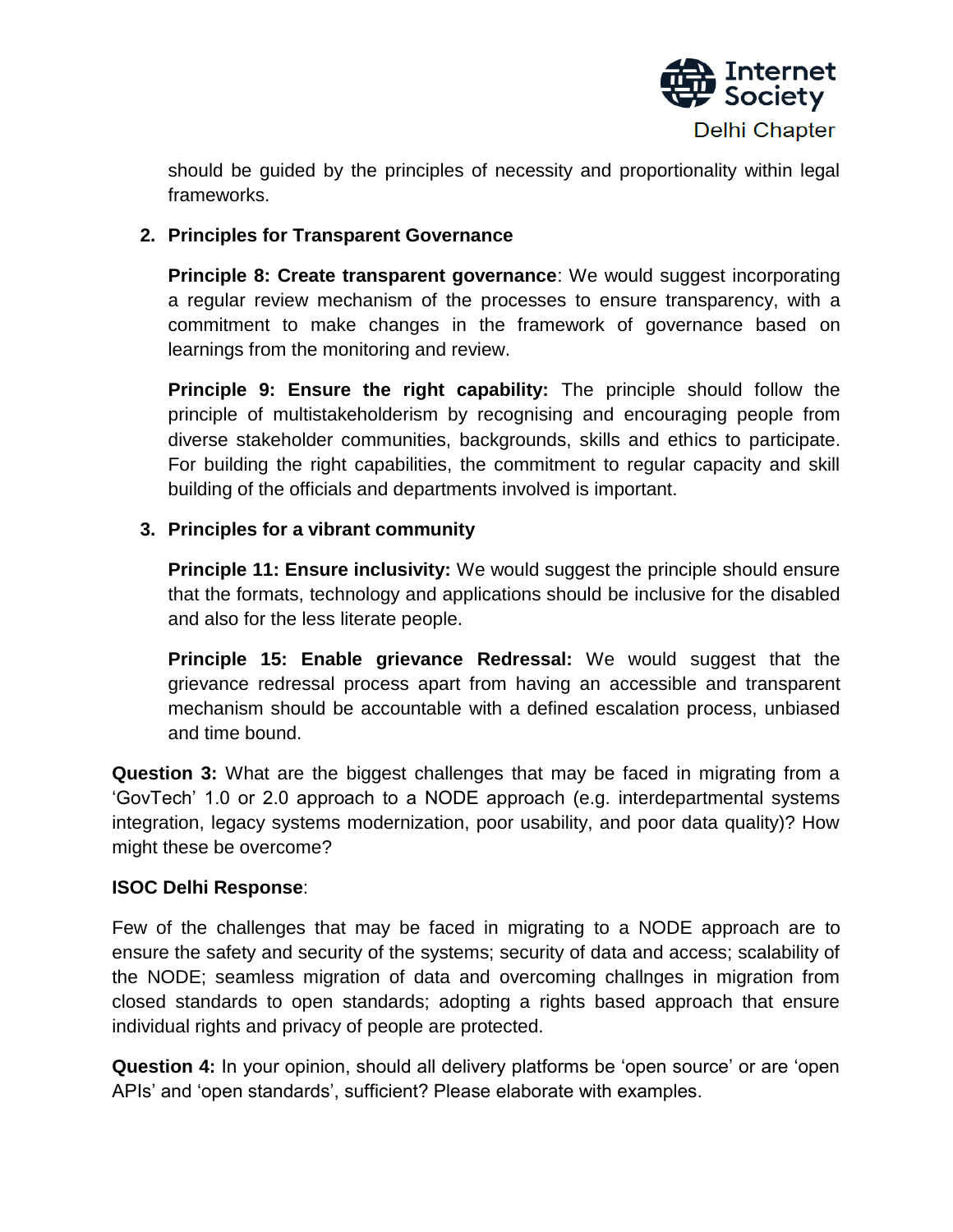

### **ISOC Delhi Response:**

The delivery platforms should adhere to the existing standards laid out by the government. This includes the governments existing policies related to open source software (such as, the Framework for Adoption of Open Source Software in e-Governance Systems, 2015<sup>1</sup>), open API's (such as Policy on Open Application Programming Interfaces for Government of India**<sup>2</sup>** ) and open standards (such as the Policy on Open Standards for e-Governance<sup>3</sup>).

**Question 5:** Do NODEs across sectors require common governance frameworks and regulatory/ advisory institutions to uphold these? Or is it sufficient for each node to have an individual governance construct? If a common framework is required, please elaborate the relevant themes/ topics e.g. financing, procurement, data sharing.

#### **ISOC Delhi Response:**

NODES across sectors should have a common governance framework. Some of the themes of the common framework should be: privacy, data protection, security, protection of rights, openness, transparency, consumer protection and redressal.

**Question 7:** What are some potential risks that open digital ecosystems can leave citizens vulnerable to, for example, risks related to data privacy, exclusion, having agency over the use of their data etc.? What types of overarching guidelines and/or regulatory frameworks are required to help mitigate them?

#### **ISOC Delhi Response:**

Some of the potential risks that an open digital ecosystem can leave citizens vulnerable to, apart from risks to data privacy, exclusion, are: lack of alternate options to avail the services; unauthorised security breaches; use and access of data without consent; lack of proper redressal mechanism; monitoring, etc.

 $\overline{\phantom{a}}$ 1

[http://egovstandards.gov.in/sites/default/files/Framework%20for%20Adoption%20of%20Open%20Source](http://egovstandards.gov.in/sites/default/files/Framework%20for%20Adoption%20of%20Open%20Source%20Software%20in%20e-Governance%20Systems.pdf) [%20Software%20in%20e-Governance%20Systems.pdf](http://egovstandards.gov.in/sites/default/files/Framework%20for%20Adoption%20of%20Open%20Source%20Software%20in%20e-Governance%20Systems.pdf)

<sup>&</sup>lt;sup>2</sup> [https://meity.gov.in/writereaddata/files/Open\\_APIs\\_19May2015.pdf](https://meity.gov.in/writereaddata/files/Open_APIs_19May2015.pdf)

<sup>&</sup>lt;sup>3</sup> [http://egovstandards.gov.in/sites/default/files/Policy%20on%20Open%20Standards%20for%20e-](http://egovstandards.gov.in/sites/default/files/Policy%20on%20Open%20Standards%20for%20e-Governance.pdf)[Governance.pdf](http://egovstandards.gov.in/sites/default/files/Policy%20on%20Open%20Standards%20for%20e-Governance.pdf)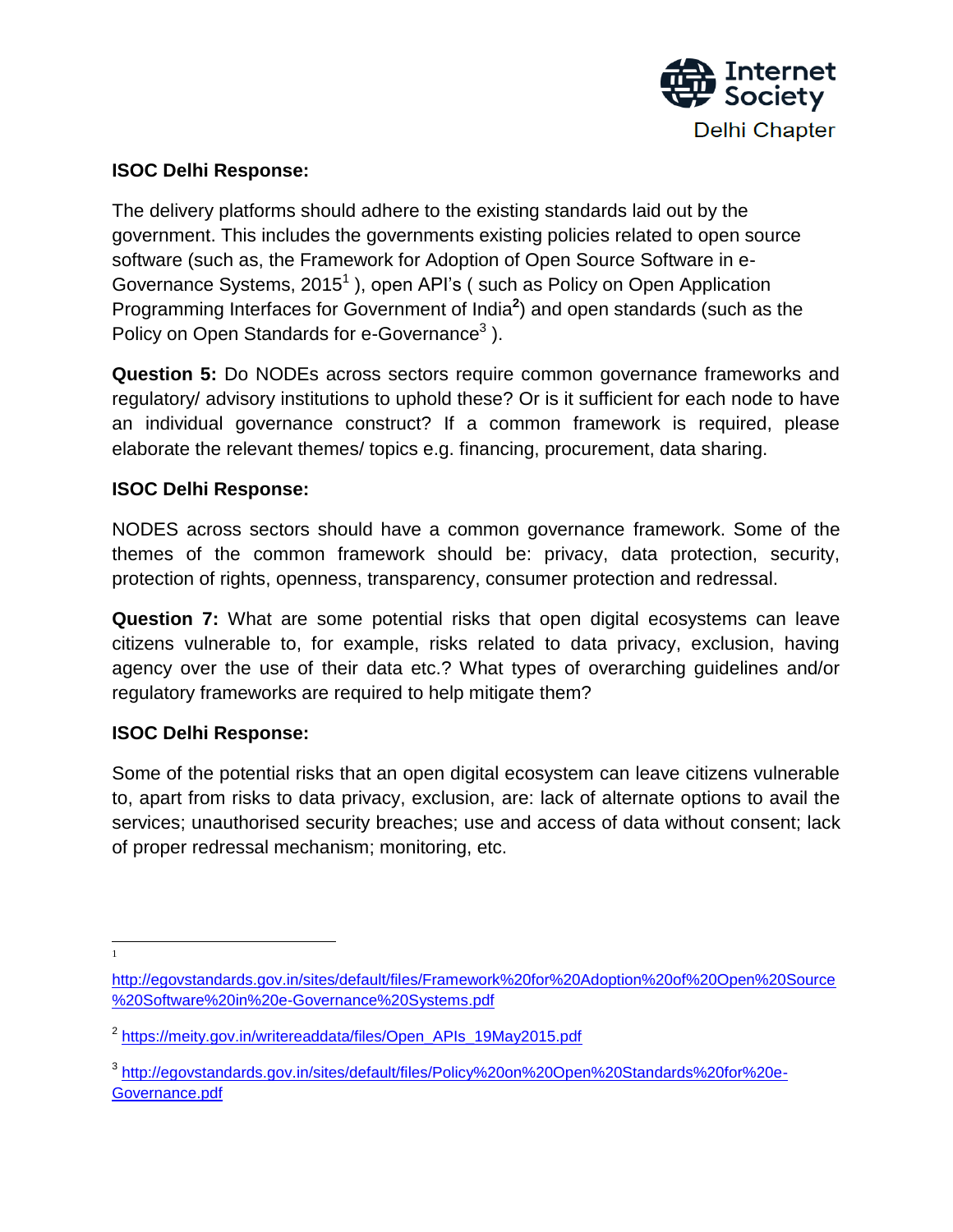

To mitigate such risks the overarching guidelines and/or regulatory framework for the NODEs should be guided by the principles of necessity, proportionality, legitimacy, and legality.

**Question 8:** What are effective means to mobilize the wider community and build a vibrant network of co-creators who can develop innovative solutions on top of open platforms? What can we learn from other platforms or sectors?

#### **ISOC Delhi Response:**

The Internet Society"s [National ICT Ecosystem Framework \(NICTEF\) case study of the](https://www.internetsociety.org/wp-content/uploads/2019/11/NICTEF-Case-Study_EN.pdf)  [Phillipines](https://www.internetsociety.org/wp-content/uploads/2019/11/NICTEF-Case-Study_EN.pdf) is one such example where several approaches were adopted to mobilise and engage the wider community to build an innovative, transparent, accountable open platform.

**Question 10:** Are you aware of any innovative grievance redressal mechanisms/models that go beyond customer support helplines to augment accountability to citizens? If yes, please describe along with examples.

### **ISOC Delhi Response:**

We would suggest that any grievance redressal process the government adopts, apart from having accessible and transparent mechanism should be accountable with a defined escalation process, unbiased and time bound.

**Question 11:** Imagine designing a NODE in the context of the state or sector that you work in (please refer to Figure 4 and the Figures in Section 5), and describe –

11.4. The "Community" for your NODE – key stakeholders, how would they engage with the platform and build on top of it? What benefits would having a vibrant community offer and what additional use cases can be unlocked? Please list any challenges (e.g. incentivising adoption, value sharing) and how you may overcome these?

#### **ISOC Delhi Response to 11.4:**

The Internet Society"s [National ICT Ecosystem Framework \(NICTEF\) case study of the](https://www.internetsociety.org/wp-content/uploads/2019/11/NICTEF-Case-Study_EN.pdf)  [Phillipines](https://www.internetsociety.org/wp-content/uploads/2019/11/NICTEF-Case-Study_EN.pdf) helps to address this question.

**Question 12:** Are there any useful resources that you have come across that would help the broader community, as we build out this NODE approach?

#### **ISOC Delhi Response:**